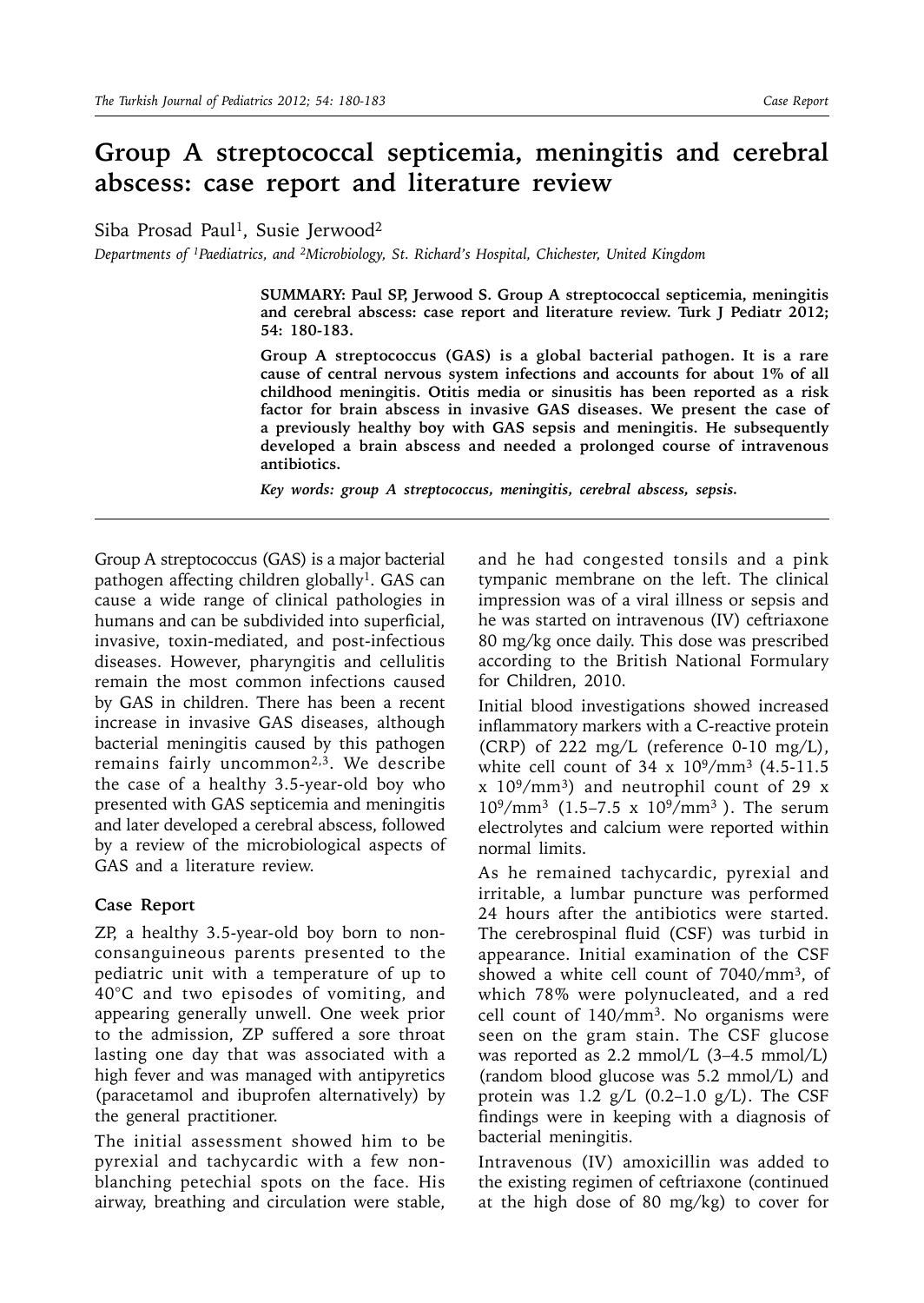a possible Listeria, in line with the local antibiotic policy and in view of the lack of initial response to IV ceftriaxone in the first 24 hours. Penicillin-resistant or intermediate pneumococci are extremely rare in the region, and there was no relevant travel history.

The blood culture result was available at 48 hours and showed a growth of GAS. The IV ceftriaxone was continued and the amoxicillin was changed to IV benzylpenicillin at a dose of 50 mg/kg qds. The CSF study showed no growth after 48 hours; however, it may be noted that the CSF sample was obtained 24 hours after administration of the first dose of IV ceftriaxone. The inflammatory markers during the course of the illness are presented in Table I.

The patient started showing signs of improvement, and a peripheral long line was inserted for a definitive longer term access, as the plan was to treat him with IV antibiotics for two weeks. As the child showed signs of continuous improvement, on day 10 of the antibiotic treatment, benzylpenicillin was discontinued with a plan to complete a full twoweek course of IV ceftriaxone. The ceftriaxone was continued as the GAS in the blood culture was sensitive to ceftriaxone, and monotherapy was considered adequate in this case.

However, on day 11, the patient began spiking a temperature of >39°C, and IV teicoplanin was started to cover the possibility of long-line sepsis as per the hospital protocol. In view of persistence of pyrexia and rising inflammatory markers, a computed tomography (CT) scan was done on day 12, which showed a left-sided cerebral abscess (Fig. 1). He was transferred to the regional neurosurgical unit, where a magnetic resonance imaging (MRI) brain scan confirmed the CT scan findings. At this time, he was also found to have left-sided mastoiditis, and subsequently underwent drainage of his left mastoid. The wound swab culture showed no bacterial growth.

The antibiotic regimen was changed to IV cefotaxime and clindamycin, which was completed in his local hospital. He again started to spike a temperature on day 19 of hospitalization, and the long line was removed and a course of IV/intramuscular (IM) teicoplanin was given for a further four days. The choice of teicoplanin was in accordance with the local antibiotic policy for central line sepsis.

He remained apyrexial for 72 hours and was discharged home on day 22. He was reported to have returned to normal health at a clinic follow-up two months later. However, he had developed left-sided sensorineural hearing loss and is under audiology follow-up. His development is reported to be normal six months after the infection.

# **Discussion**

Group A streptococcus (GAS) was discovered by Louis Pasteur in 1879<sup>1</sup>. The entire genome of an M1 strain of GAS was sequenced in 2001, and a further eight strains have been sequenced since then<sup>1</sup>. In the early part of the 20th century in the pre-antibiotic era, GAS was the second commonest cause of meningitis after pneumococcus.

Pharyngitis and cellulitis are the most common infections caused by GAS in children. Broken skin or IV insertion sites can serve as an entry site leading to GAS invasive conditions. In a prospective population based study in Ontario, Canada, invasive GAS was found to occur in 1.9 per 100,000 children, and chicken pox infection was found to increase the risk of invasive GAS diseases, accounting for about 15% of all pediatric invasive GAS diseases<sup>4</sup>. Invasive GAS occurs when the bacterium is isolated from a normally sterile site, for example pneumonia, meningitis, peritonitis, etc.<sup>1,2</sup>. Preexisting chronic health conditions, for instance cardiac or respiratory, neoplasms, human

| Table I. The Inflammatory Markers During the Course of the Illness |  |  |  |  |
|--------------------------------------------------------------------|--|--|--|--|
|--------------------------------------------------------------------|--|--|--|--|

| Inflammatory                                     | Day  | Dav  | Dav | Dav  | Day  | Dav | Day |
|--------------------------------------------------|------|------|-----|------|------|-----|-----|
| marker                                           |      |      |     |      |      | 24  | 25  |
| WCC (x10 <sup>9</sup> /mm <sup>3</sup> )         | 34.1 | 43.3 |     | 21.5 | 17.2 | 3.6 | 4.1 |
| Neutrophils $(x10^9/\text{mm}^3)$                | 30.1 | 37.9 |     | 18.7 | 10.8 |     | 2.1 |
| Platelets $(x10^9/\text{mm}^3)$                  | 599  | 544  |     | 587  | 616  | 303 | 286 |
| $CRP$ (mg/L)                                     | 222  | 466  | 153 | 50   | 226  | 25  | 42  |
| WCC: White blood cells. CRP: C-reactive protein. |      |      |     |      |      |     |     |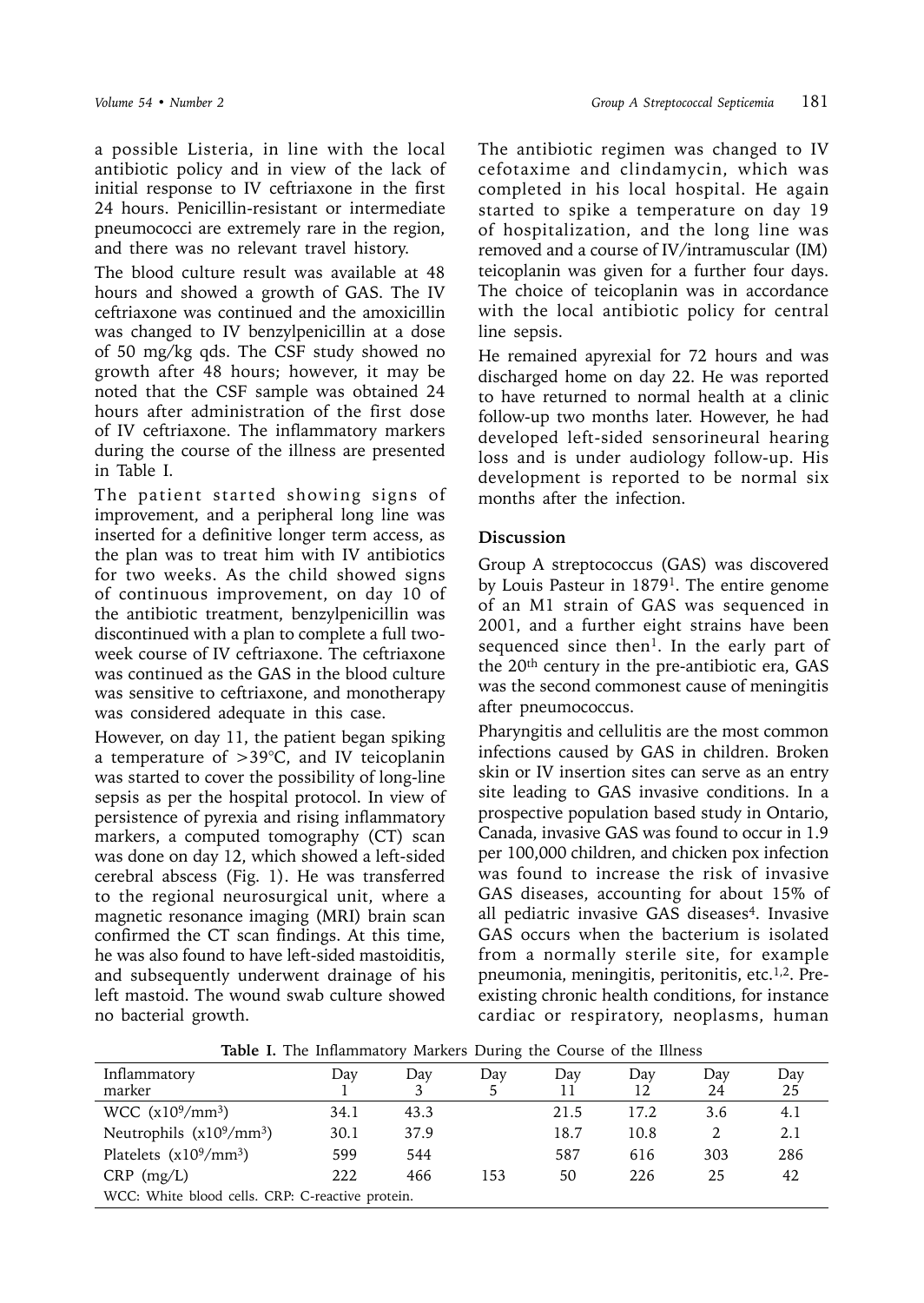

Figure 1. CT scan showing cerebral abscess.

immunodeficiency virus, and diabetes increase the risk of GAS infections2,3. Bacteremia without a focus is found in 15% of cases of invasive GAS disease<sup>1</sup>. In a study of 52 invasive GAS diseases in children who had primary varicella infection in the United States, an association was found between ibuprofen use and invasive GAS infection5.

# *GAS Meningitis and Cerebral Abscess*

Despite the increase in invasive GAS, bacterial meningitis due to GAS accounts for less than 1% of all cases of meningitis in children<sup>2,6,7</sup>. Reports have suggested that a focus for initial GAS infection can be identified in 68% of cases, otitis media being the commonest<sup>2</sup>. Children with cochlear implants are at increased risk, and a change in the child's hearing is often noted first<sup>6</sup>. Streptococci and staphylococci are the most commonly identified organisms causing brain abscess<sup>8</sup>.

Cerebral abscess is rarely seen in GAS meningitis. A suspicion should arise in cases with features of intracranial involvement such as regular spikes in temperature, headache, lethargy, vestibular symptoms, or deteriorating levels of consciousness. However, it may present without any clear signs<sup>9</sup> or just as recurrence of temperature spikes after an initial improvement, as seen in the case report. In a study of 52 pediatric patients in the United States, a statistically significant association was observed between non-necrotizing invasive GAS infection and ibuprofen use<sup>10</sup>. A CT scan may

be needed in the case of a child with GAS infection who keeps spiking a high temperature or in the presence of signs of intracranial involvement<sup>8,9</sup>.

Group A streptococcus (GAS) meningitis has higher rates of neurological sequelae, such as epilepsy, new motor deficits, learning disorders, hearing loss, visual field defects, etc., reported between 36% and 46%, one of the highest amongst the major bacterial meningitis $1,6,8$ . There is need for long-term follow-up.

# *Diagnosis*

Group A streptococcus (GAS) may be demonstrated in throat or oropharyngeal swabs. In a study of 27 children in Zagreb, Croatia with blood culture-confirmed GAS bacteremia, respiratory infections were considered to be the primary focus in the majority of cases, and throat swab was positive for GAS in 17 out of the 25 samples sent for study<sup>11</sup>. A suspicion of invasive GAS disease should initiate a complete workup with inflammatory markers and blood culture. In a case series of 30 patients with GAS meningitis recorded over 25 years, 59% of the cases grew GAS in the blood culture<sup>12</sup>.

Lumbar puncture should always be done if a suspicion of GAS meningitis arises. An interval lumbar puncture (done after starting antibiotics) would reveal raised white cell count and low CSF sugar, but may not grow organisms, as was evident in this case report.

# *Management*

Group A streptococcus (GAS) has been found to be sensitive to all beta-lactam antibiotics, with no published report of resistance thus far<sup>2</sup>. Intravenous benzylpenicillin remains the drug of choice in GAS meningitis. However, third generation cephalosporins like cefotaxime or ceftriaxone are also suitable drug alternatives2. A public health team needs to be involved when an invasive GAS disease is diagnosed. Clinical trials are currently in progress for a GAS vaccine<sup>1</sup>.

In conclusion, GAS meningitis and cerebral abscess remains an unusual manifestation of invasive disease. It most commonly occurs in association with otitis media; however, GAS meningitis in the absence of a recognizable focus is possible. Clinical suspicion and early